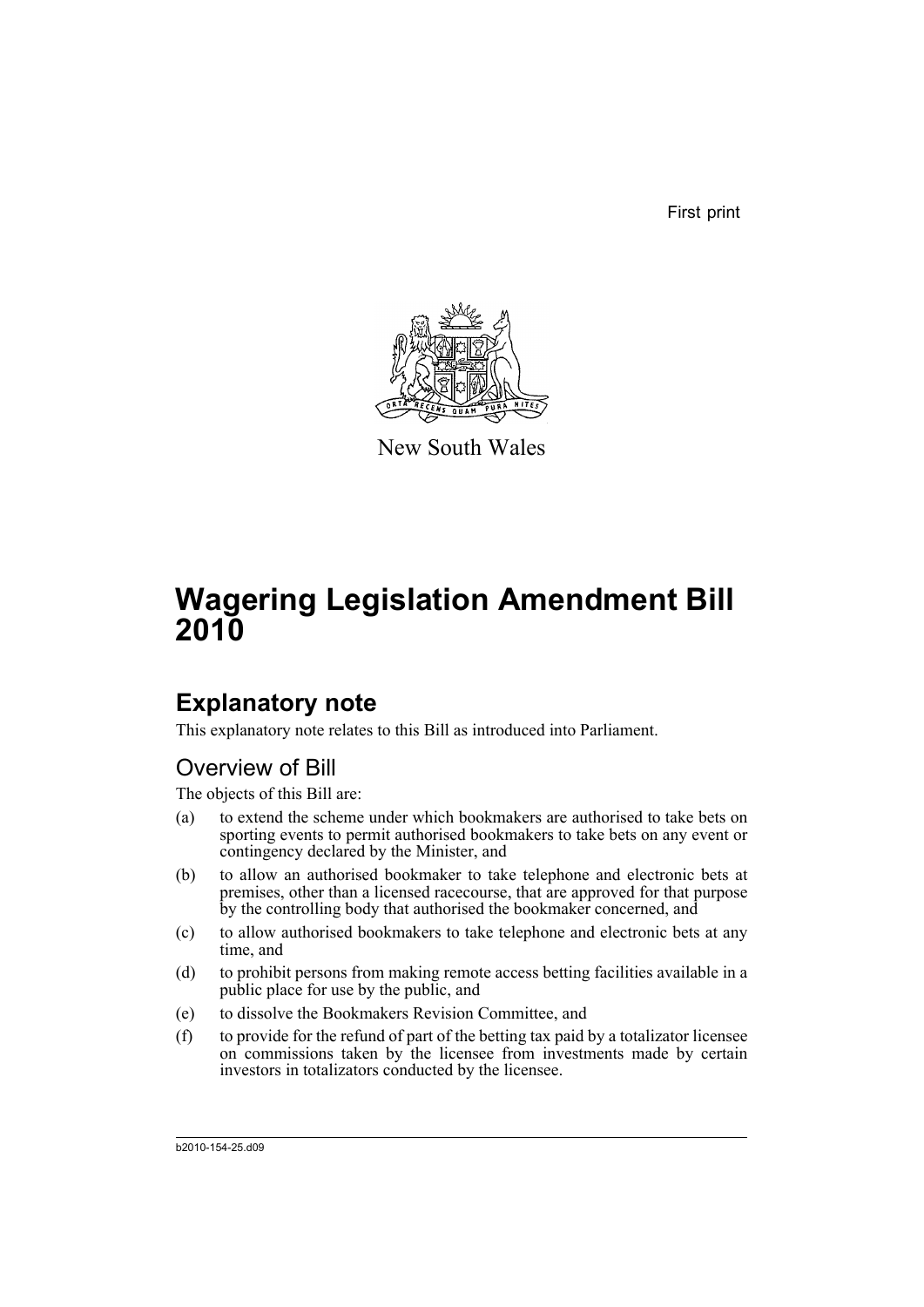Explanatory note

### Outline of provisions

**Clause 1** sets out the name (also called the short title) of the proposed Act.

**Clause 2** provides for the commencement of the proposed Act on a day or days to be appointed by proclamation.

#### **Schedule 1 Amendment of Racing Administration Act 1998 No 114**

**Schedule 1 [8]** extends the scheme under which bookmakers are authorised to take bets on sporting events to permit authorised bookmakers to take bets on any event or contingency declared by the Minister.

**Schedule 1 [1], [2], [7], [9]–[13] and [15]** make consequential amendments.

**Schedule 1 [6]** allows an authorised bookmaker to take telephone and electronic bets at premises (other than a licensed racecourse) that are approved for that purpose by the controlling body that authorised the bookmaker concerned. **Schedule 1 [5]** makes a consequential amendment.

**Schedule 1 [3]** provides that a bookmaker can be authorised to take telephone or electronic bets at approved premises (as well as on a licensed racecourse as at present).

**Schedule 1 [14]** repeals provisions relating to the Bookmakers Revision Committee and State bookmakers authorities granted by that Committee as a consequence of the dissolution of that Committee by the proposed Act. **Schedule 1 [4]** makes a consequential amendment.

**Schedule 1 [16]** grants persons designated by a controlling body certain powers with respect to the inspection of documents and records relating to bets made with or by bookmakers authorised by that controlling body to carry on bookmaking.

**Schedule 1 [17]** provides for the making of regulations containing provisions of a savings and transitional nature consequent on the enactment of the proposed Act.

**Schedule 1 [18]** inserts provisions of a savings and transitional nature consequent on the enactment of the proposed Act and dissolves the Bookmakers Revision Committee.

#### **Schedule 2 Amendment of Unlawful Gambling Act 1998 No 113**

**Schedule 2 [8]** provides that it is an offence for a person to make a remote access betting facility available in a public place for use by persons frequenting that place. A *remote access betting facility* is a device (such as computer terminal or telephone) that is for use primarily or exclusively for betting on any event or contingency or for facilitating betting on any event or contingency.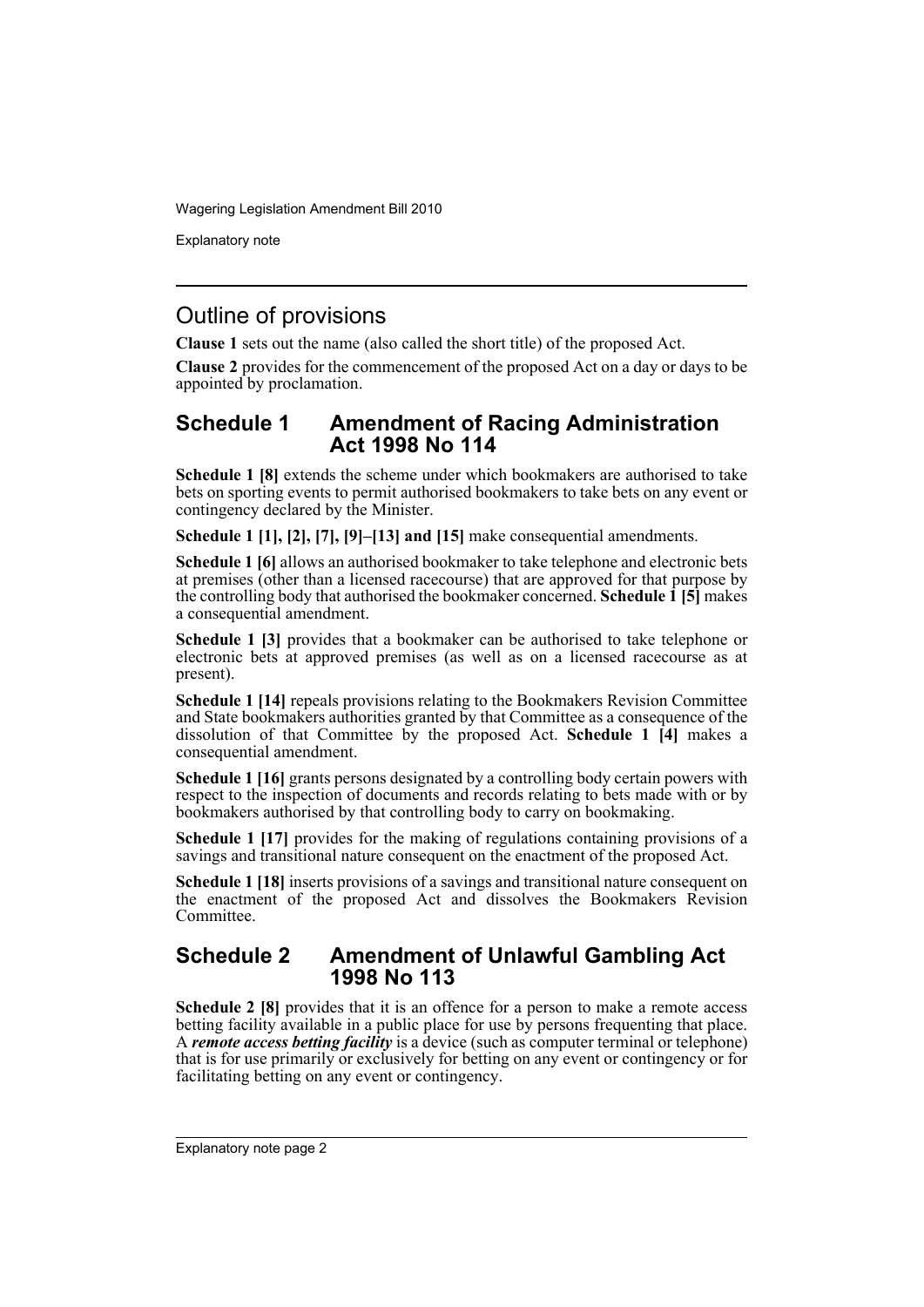Explanatory note

The amendment does not prevent a person making a remote access betting facility available in a public place if that facility is used for betting or facilitating betting on a totalizator or betting activity conducted under the authority of a licence issued under the *Totalizator Act 1997*.

**Schedule 2 [4] and [5]** make it clear that betting by telephone or electronically with a licensed bookmaker or a bookmaker authorised in another jurisdiction are not prohibited forms of betting.

**Schedule 2 [7]** amends section 9 of the *Unlawful Gambling Act 1998* consequent on the amendment made by **Schedule 1 [3]**.

**Schedule 2 [1]–[3], [6] and [9]** make amendments to the *Unlawful Gambling Act 1998* consequential on to the amendment made by **Schedule 1 [1]**.

**Schedule 2 [10]** provides for the making of regulations containing provisions of a savings and transitional nature consequent on the enactment of the proposed Act.

**Schedule 2 [11]** inserts a provision of a transitional nature consequent on the enactment of the proposed Act.

### **Schedule 3 Amendment of Betting Tax Act 2001 No 43**

Schedule 3 [1] provides for a refund of a portion of the betting tax paid by a totalizator licensee on commissions taken by the licensee from investments made by eligible investors in totalizators conducted by the licensee. The *eligible investors* are investors who hold an account with the licensee and who are resident outside Australia for not less than 11 months of the year or who each invest not less than \$3 million in the year to which the refund relates.

**Schedule 3 [2]** provides for the making of regulations containing provisions of a savings and transitional nature consequent on the enactment of the proposed Act.

**Schedule 3 [3]** inserts a provision of a transitional nature consequent on the enactment of the proposed Act.

### **Schedule 4 Amendment of other Acts**

**Schedule 4** makes amendments to the *Greyhound Racing Act 2009*, *Harness Racing Act 2009*, *Thoroughbred Racing Act 1996* and *Totalizator Act 1997* consequent on the expansion of the events in respect of which bookmakers may take bets under the *Racing Administration Act 1998*.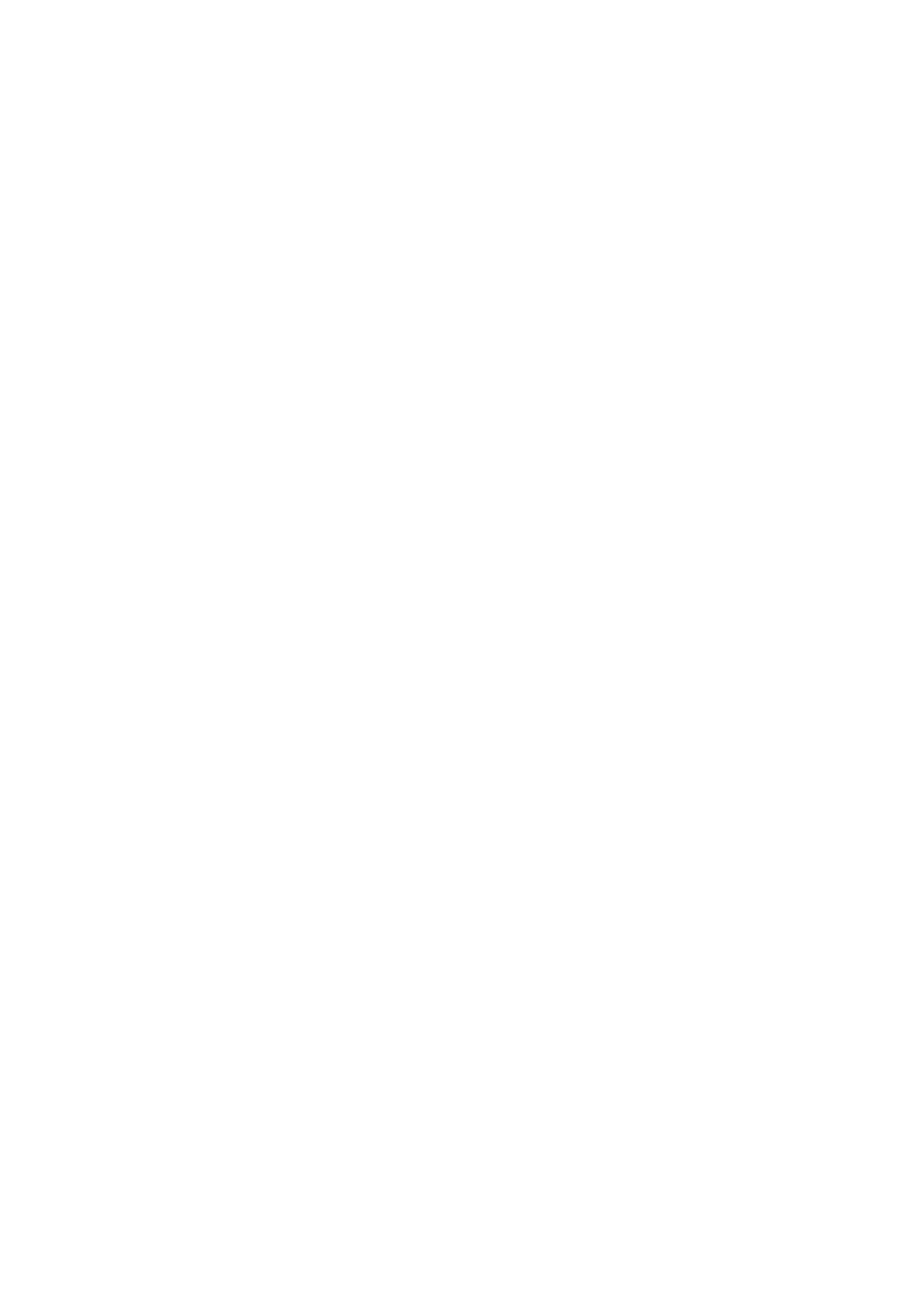First print



New South Wales

# **Wagering Legislation Amendment Bill 2010**

## **Contents**

|    |                                                               | Page |
|----|---------------------------------------------------------------|------|
| 1. | Name of Act                                                   |      |
| 2  | Commencement                                                  | 2    |
|    | Schedule 1 Amendment of Racing Administration Act 1998 No 114 | 3    |
|    | Schedule 2 Amendment of Unlawful Gambling Act 1998 No 113     | 8    |
|    | Schedule 3 Amendment of Betting Tax Act 2001 No 43            | 11   |
|    | Schedule 4 Amendment of other Acts                            | 13   |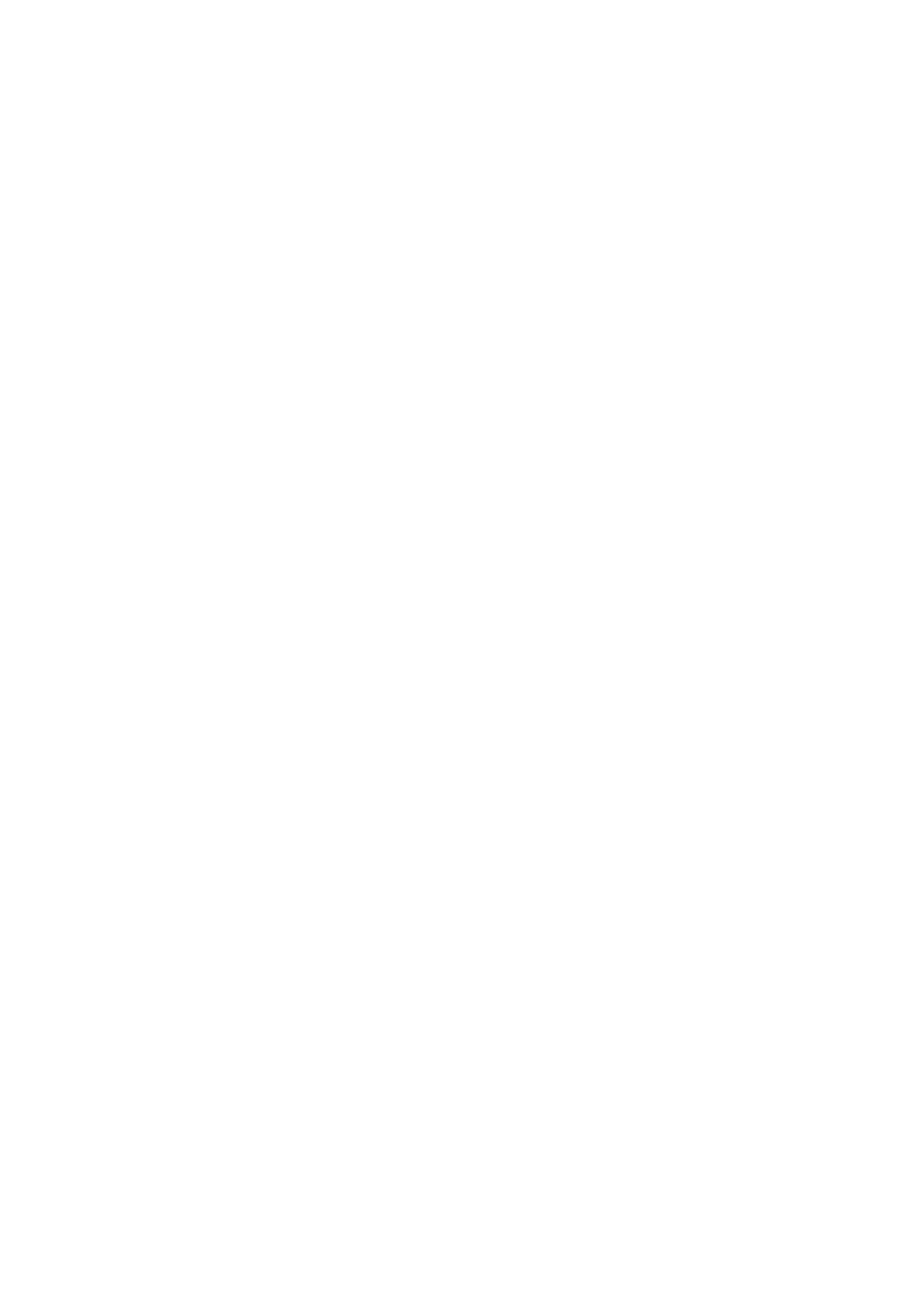

New South Wales

## **Wagering Legislation Amendment Bill 2010**

No , 2010

### **A Bill for**

An Act to amend the *Racing Administration Act 1998* to make further provision for betting by bookmakers; to amend the *Unlawful Gambling Act 1998* to prohibit remote access betting facilities; to amend the *Betting Tax Act 2001* to provide for refunds in respect of certain betting tax paid by totalizator licensees; and for other purposes.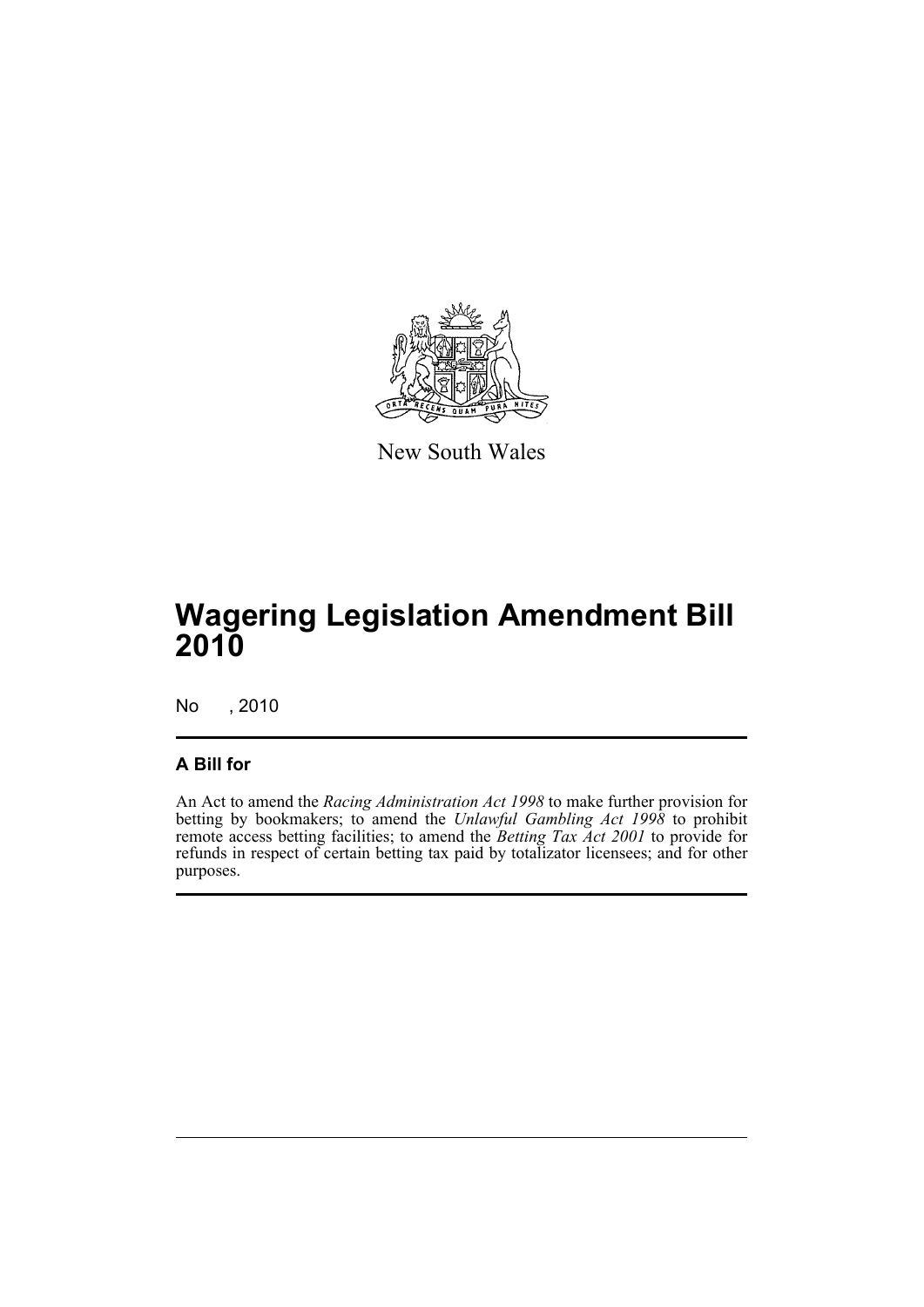<span id="page-7-1"></span><span id="page-7-0"></span>

| The Legislature of New South Wales enacts:                           | 1             |
|----------------------------------------------------------------------|---------------|
| Name of Act                                                          | $\mathcal{P}$ |
| This Act is the <i>Wagering Legislation Amendment Act 2010</i> .     | 3             |
| <b>Commencement</b>                                                  | 4             |
| This Act commences on a day or days to be appointed by proclamation. | 5             |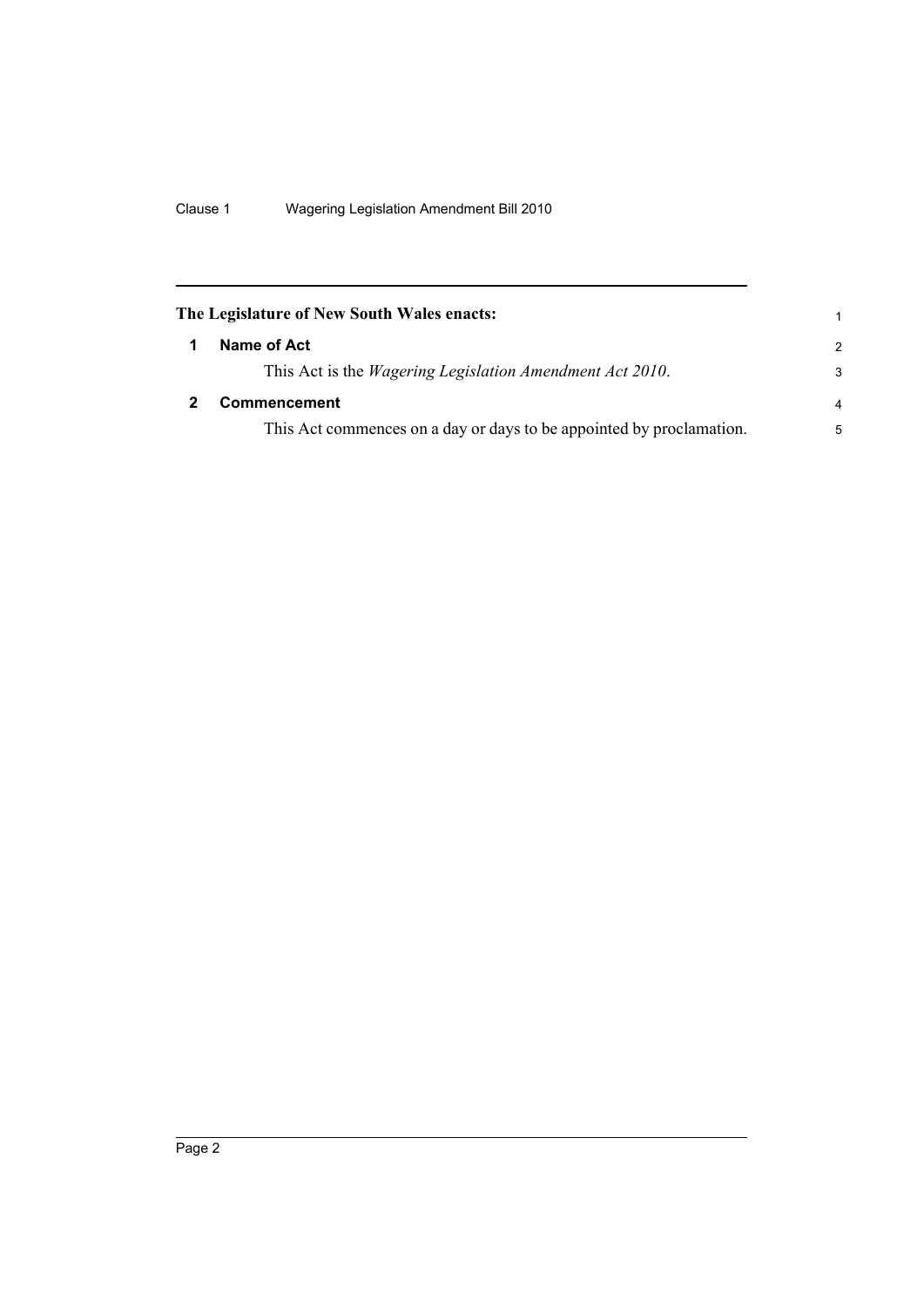Amendment of Racing Administration Act 1998 No 114 Schedule 1

<span id="page-8-0"></span>

| <b>Schedule 1</b> |                                                                                                                                                                  | <b>Amendment of Racing Administration</b><br>Act 1998 No 114                                                                                                                                       | $\mathbf{1}$<br>$\overline{2}$ |  |
|-------------------|------------------------------------------------------------------------------------------------------------------------------------------------------------------|----------------------------------------------------------------------------------------------------------------------------------------------------------------------------------------------------|--------------------------------|--|
| [1]               | <b>Section 4 Definitions</b>                                                                                                                                     |                                                                                                                                                                                                    | 3                              |  |
|                   | Omit the definitions of <i>authorised sports betting bookmaker</i> , <i>Committee</i> ,<br>sports betting authority and sports betting event from section 4 (1). |                                                                                                                                                                                                    |                                |  |
|                   |                                                                                                                                                                  | Insert in alphabetical order:                                                                                                                                                                      | 6                              |  |
|                   |                                                                                                                                                                  | <i>authorised betting event bookmaker</i> means<br>a licensed<br>bookmaker who is authorised to take bets under section 19.                                                                        | $\overline{7}$<br>8            |  |
|                   |                                                                                                                                                                  | <b>betting authority</b> means an authority under section 19.                                                                                                                                      | 9                              |  |
|                   |                                                                                                                                                                  | <i>declared betting event</i> means an event or class of event declared<br>by the Minister to be a declared betting event or class of declared<br>betting events under section 18.                 | 10 <sup>1</sup><br>11<br>12    |  |
| [2]               |                                                                                                                                                                  | Sections 4 (1) (definition of "betting auditorium"), 8 (1) (a), 19 (1),<br>20 (1) (b) and (2) (a) and 26GC (2) (a)                                                                                 | 13<br>14                       |  |
|                   |                                                                                                                                                                  | Omit "sports betting events" wherever occurring.                                                                                                                                                   | 15                             |  |
|                   |                                                                                                                                                                  | Insert instead "declared betting events".                                                                                                                                                          | 16                             |  |
| $[3]$             |                                                                                                                                                                  | Section 16 Authority to conduct telephone or electronic betting                                                                                                                                    | 17                             |  |
|                   | from section 16 $(1)$ .                                                                                                                                          | Omit "at a time when it is lawful for betting to take place at the racecourse"                                                                                                                     | 18<br>19                       |  |
|                   |                                                                                                                                                                  | Insert instead "or on premises approved under section 16A as premises at<br>which the bookmaker may conduct telephone or electronic betting".                                                      | 20<br>21                       |  |
| [4]               |                                                                                                                                                                  | Sections 16 (8) and 22 (2)                                                                                                                                                                         | 22                             |  |
|                   |                                                                                                                                                                  | Omit ", on the recommendation of the Committee," wherever occurring.                                                                                                                               | 23                             |  |
| [5]               | <b>Section 16 (9)</b>                                                                                                                                            |                                                                                                                                                                                                    | 24                             |  |
|                   |                                                                                                                                                                  | Omit the subsection. Insert instead:                                                                                                                                                               | 25                             |  |
|                   | (9)                                                                                                                                                              | A bet made or accepted by a bookmaker by telephone or<br>electronically is taken to have been made or accepted at the place<br>where the bookmaker is located when the bet is made or<br>accepted. | 26<br>27<br>28<br>29           |  |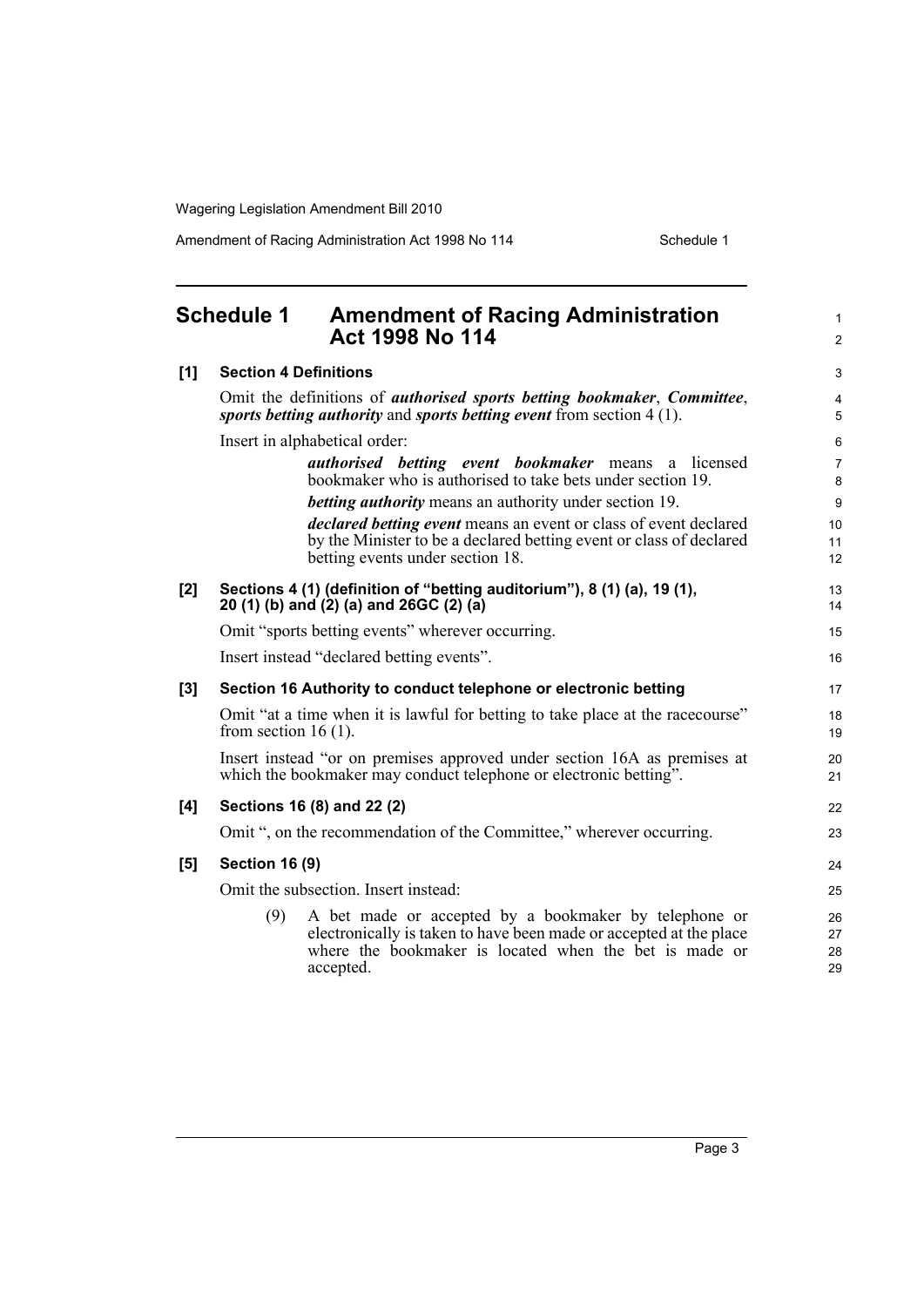Schedule 1 Amendment of Racing Administration Act 1998 No 114

| [6] |     | <b>Section 16A</b> |                                                                                                                                                                                                                                                                                                      | 1                          |
|-----|-----|--------------------|------------------------------------------------------------------------------------------------------------------------------------------------------------------------------------------------------------------------------------------------------------------------------------------------------|----------------------------|
|     |     |                    | Insert after section 16:                                                                                                                                                                                                                                                                             | $\overline{2}$             |
|     | 16A |                    | Approved premises for conduct of telephone or electronic betting                                                                                                                                                                                                                                     | 3                          |
|     |     | (1)                | The controlling body that authorises a licensed bookmaker to<br>carry on bookmaking may approve premises in New South Wales<br>that are not on a licensed racecourse as premises at which the<br>bookmaker may conduct telephone or electronic betting pursuant<br>to an authority under section 16. | 4<br>5<br>6<br>7<br>8      |
|     |     | (2)                | An approval under this section is to be in writing and may be<br>given subject to conditions. An approval may be revoked by<br>notice in writing to the bookmaker.                                                                                                                                   | 9<br>10<br>11              |
|     |     | (3)                | In addition to any other conditions to which an approval under<br>this section is subject, it is a condition of an approval that the<br>approved premises must not be open to, or available for use by,<br>the public or a section of the public.                                                    | 12<br>13<br>14<br>15       |
|     |     | (4)                | A condition of an approval under this section operates as a<br>condition to which the relevant authority under section 16 is<br>subject.                                                                                                                                                             | 16<br>17<br>18             |
| [7] |     |                    | Part 3, Division 2, heading                                                                                                                                                                                                                                                                          | 19                         |
|     |     |                    | Omit the heading to the Division. Insert instead:                                                                                                                                                                                                                                                    | 20                         |
|     |     | <b>Division 2</b>  | <b>Authorised betting event</b>                                                                                                                                                                                                                                                                      | 21                         |
| [8] |     | <b>Section 18</b>  |                                                                                                                                                                                                                                                                                                      | 22                         |
|     |     |                    | Omit the section. Insert instead:                                                                                                                                                                                                                                                                    | 23                         |
|     | 18  |                    | <b>Declared betting events</b>                                                                                                                                                                                                                                                                       | 24                         |
|     |     | (1)                | The Minister may, by order published in the Gazette, declare any<br>sporting event (other than horse racing, harness racing or<br>greyhound racing) or other event, or class of sporting or other<br>events, whether held in New South Wales or elsewhere, to be<br>declared betting events.         | 25<br>26<br>27<br>28<br>29 |
|     |     | (2)                | In this section, <i>event</i> includes contingency.                                                                                                                                                                                                                                                  | 30                         |
| [9] |     |                    | Sections 19 (2), 20 (1), 21 (1) and 22 (1) and (2)                                                                                                                                                                                                                                                   | 31                         |
|     |     |                    | Omit "sports betting authority" wherever occurring.                                                                                                                                                                                                                                                  | 32                         |
|     |     |                    | Insert instead "betting authority".                                                                                                                                                                                                                                                                  | 33                         |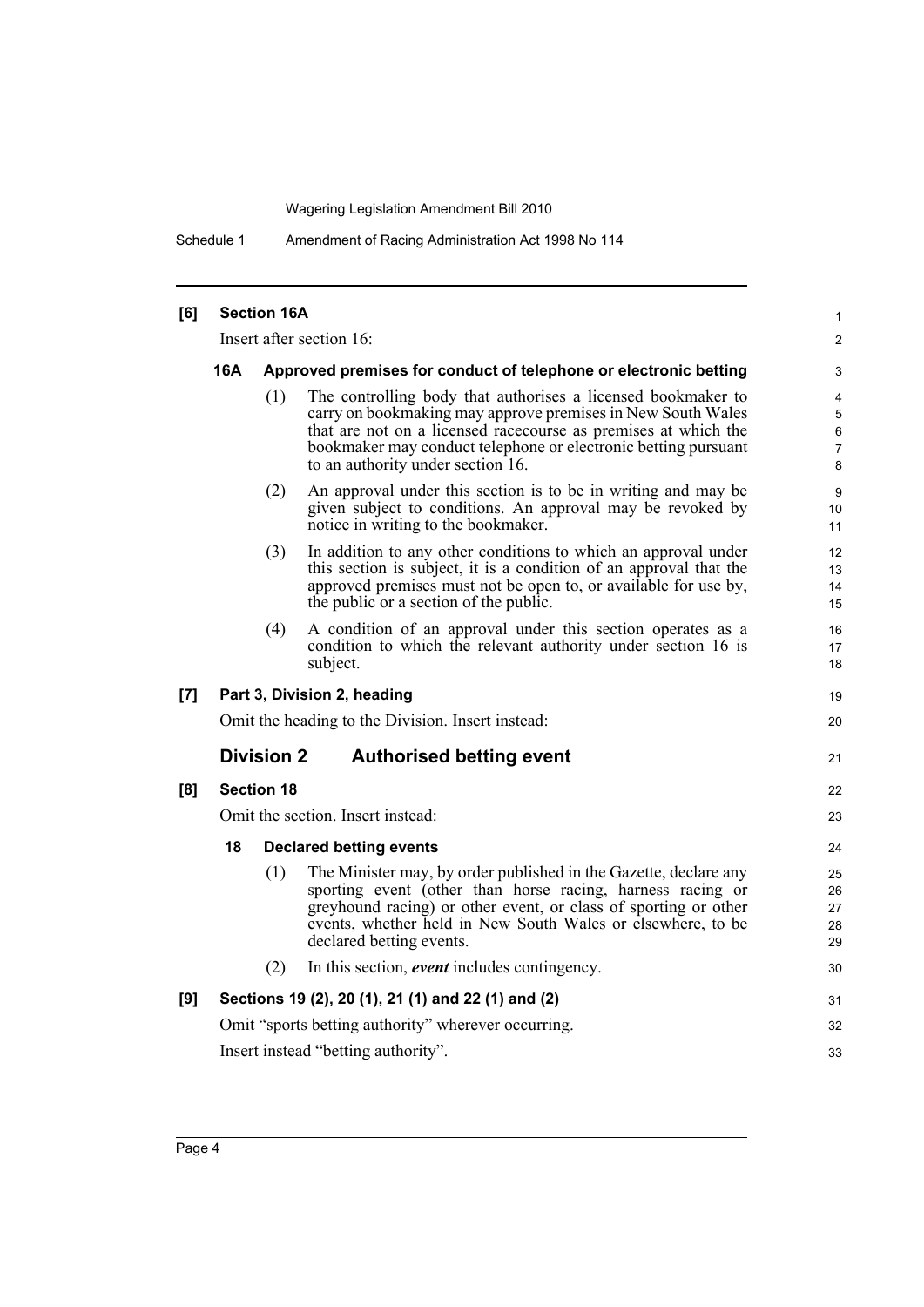| Amendment of Racing Administration Act 1998 No 114 | Schedule 1 |
|----------------------------------------------------|------------|
|----------------------------------------------------|------------|

| [10]   |                          |     | Sections 19A, 20 (1) (c), 21 (1) and 22 (2) (a)                                                                                                                                                                  | 1                    |
|--------|--------------------------|-----|------------------------------------------------------------------------------------------------------------------------------------------------------------------------------------------------------------------|----------------------|
|        |                          |     | Omit "sports betting bookmaker" wherever occurring.                                                                                                                                                              | $\overline{2}$       |
|        |                          |     | Insert instead "betting event bookmaker".                                                                                                                                                                        | 3                    |
| $[11]$ |                          |     | <b>Section 20 Conditions of authorisation</b>                                                                                                                                                                    | 4                    |
|        | occurring.               |     | Omit "sports betting bookmakers" from section 20 (2) (e) and (f) wherever                                                                                                                                        | 5<br>6               |
|        |                          |     | Insert instead "betting event bookmakers".                                                                                                                                                                       | $\overline{7}$       |
| [12]   | 30 (1) (a) (iii) and (c) |     | Sections 21 (1) (a), 27 (definition of "betting information") and                                                                                                                                                | 8<br>9               |
|        |                          |     | Omit "sports betting event" wherever occurring.                                                                                                                                                                  | 10                   |
|        |                          |     | Insert instead "declared betting event".                                                                                                                                                                         | 11                   |
| [13]   |                          |     | Sections 22 (2) (c) and 23 (1)                                                                                                                                                                                   | 12                   |
|        |                          |     | Omit "sports betting" wherever occurring.                                                                                                                                                                        | 13                   |
|        |                          |     | Insert instead "declared betting event".                                                                                                                                                                         | 14                   |
| $[14]$ | Sections 26A-26F         |     |                                                                                                                                                                                                                  | 15                   |
|        | Omit the sections.       |     |                                                                                                                                                                                                                  | 16                   |
| $[15]$ |                          |     | Section 26I Inspection of records                                                                                                                                                                                | 17                   |
|        | section $26I(4)$ .       |     | Insert "or premises approved under section 16A" after "racecourse" in                                                                                                                                            | 18<br>19             |
| [16]   | Section 26I (6) and (7)  |     |                                                                                                                                                                                                                  | 20                   |
|        |                          |     | Omit the subsections. Insert instead:                                                                                                                                                                            | 21                   |
|        | (6)                      |     | A function conferred on an inspector may not be exercised unless<br>the inspector proposing to exercise the power is in possession of<br>and, if required to do so by the occupier of the premises,<br>produces: | 22<br>23<br>24<br>25 |
|        |                          | (a) | in the case of an inspector authorised by the Minister—an<br>identification card issued by the Minister, or                                                                                                      | 26<br>27             |
|        |                          | (b) | in the case of an inspector authorised by a controlling<br>body—an identification card issued by the controlling<br>body.                                                                                        | 28<br>29<br>30       |
|        |                          |     |                                                                                                                                                                                                                  |                      |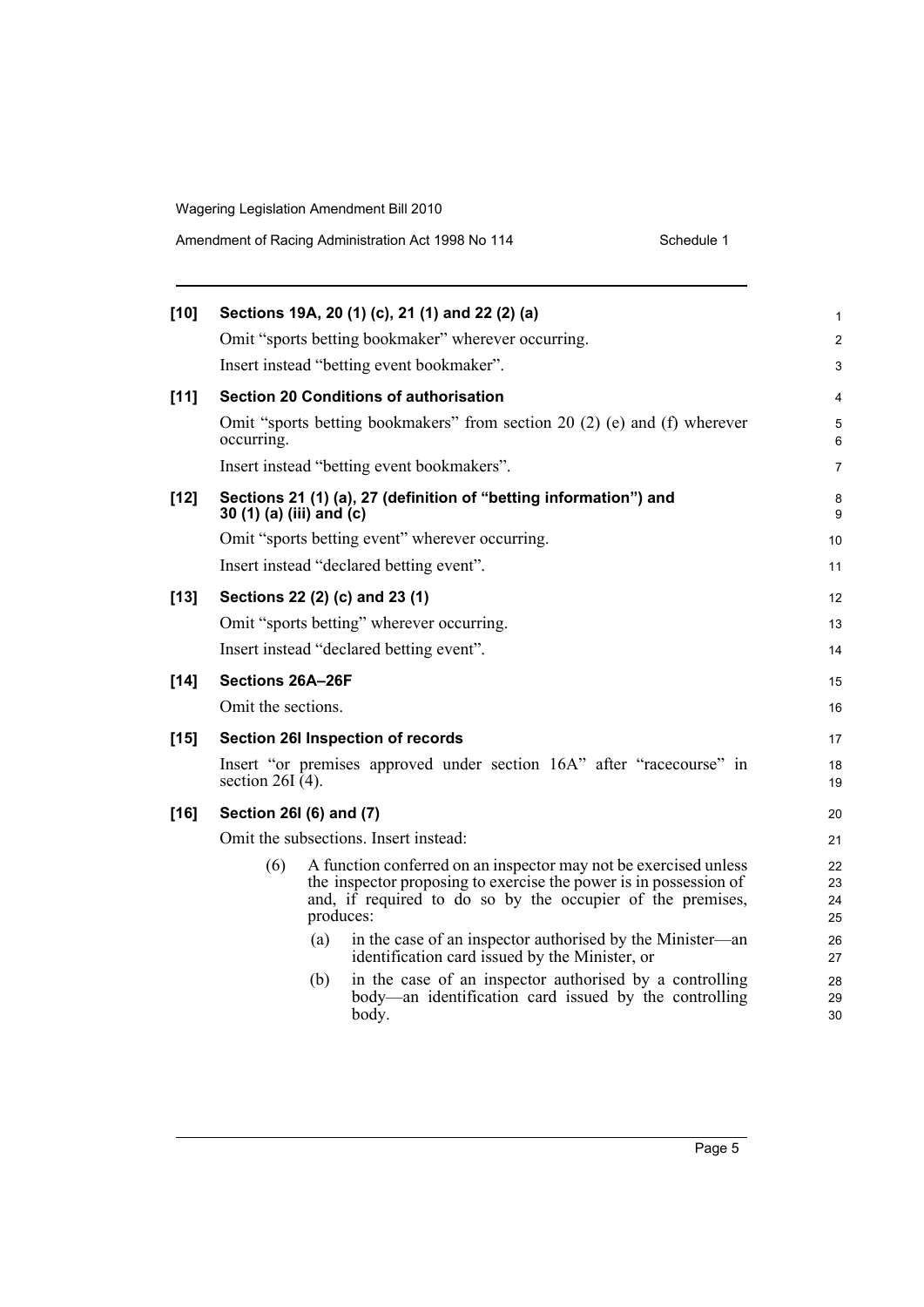|      |                                                 | (7)                |                   | In this section:                                                                                                                                                                                                                                                                             | 1                                                      |
|------|-------------------------------------------------|--------------------|-------------------|----------------------------------------------------------------------------------------------------------------------------------------------------------------------------------------------------------------------------------------------------------------------------------------------|--------------------------------------------------------|
|      |                                                 |                    |                   | <i>inspector</i> means:                                                                                                                                                                                                                                                                      | $\mathbf{2}$                                           |
|      |                                                 |                    | (a)               | a person authorised in writing by the Minister either<br>generally or in a particular case to be an inspector under<br>this section, or                                                                                                                                                      | 3<br>4<br>5                                            |
|      |                                                 |                    | (b)               | a person designated by a controlling body to exercise the<br>functions of an inspector under this section, but only in<br>relation to the exercise of those functions with respect to<br>bookmakers authorised by the relevant controlling body to<br>carry on bookmaking.                   | 6<br>$\overline{7}$<br>$\bf 8$<br>9<br>10 <sup>1</sup> |
| [17] |                                                 |                    |                   | <b>Schedule 1 Savings and transitional provisions</b>                                                                                                                                                                                                                                        | 11                                                     |
|      |                                                 |                    |                   | Insert at the end of clause $1(1)$ :                                                                                                                                                                                                                                                         | 12 <sup>2</sup>                                        |
|      |                                                 |                    |                   | the <i>Wagering Legislation Amendment Act 2010</i>                                                                                                                                                                                                                                           | 13                                                     |
| [18] |                                                 | Schedule 1, Part 8 |                   |                                                                                                                                                                                                                                                                                              | 14                                                     |
|      | Insert after clause 13:                         |                    |                   | 15                                                                                                                                                                                                                                                                                           |                                                        |
|      | Part 8<br>Provisions consequent on enactment of |                    | 16                |                                                                                                                                                                                                                                                                                              |                                                        |
|      |                                                 |                    |                   | <b>Wagering Legislation Amendment</b>                                                                                                                                                                                                                                                        | 17                                                     |
|      |                                                 |                    |                   | <b>Act 2010</b>                                                                                                                                                                                                                                                                              | 18                                                     |
|      | 14                                              |                    | <b>Definition</b> |                                                                                                                                                                                                                                                                                              | 19                                                     |
|      |                                                 |                    |                   | In this Part:                                                                                                                                                                                                                                                                                | 20                                                     |
|      |                                                 |                    | Act 2010.         | 2010 amending Act means the Wagering Legislation Amendment                                                                                                                                                                                                                                   | 21<br>22                                               |
|      | 15                                              |                    |                   | <b>Existing sports betting events</b>                                                                                                                                                                                                                                                        | 23                                                     |
|      |                                                 |                    |                   | A declaration of an event as a sports betting event that is in force<br>under section 18 immediately before the replacement of that<br>section by the 2010 amending Act is taken, after the replacement<br>of that section, to be a declaration of the event as a declared<br>betting event. | 24<br>25<br>26<br>27<br>28                             |
|      |                                                 |                    |                   |                                                                                                                                                                                                                                                                                              |                                                        |
|      | 16                                              |                    |                   | <b>Existing sports betting authorities</b>                                                                                                                                                                                                                                                   | 29                                                     |
|      |                                                 | (1)                |                   | A sports betting authority in force under section 19 immediately<br>before the amendment of that section by the 2010 amending Act<br>is taken, after the amendment of that section, to have been issued<br>as a betting authority.                                                           | 30<br>31<br>32<br>33                                   |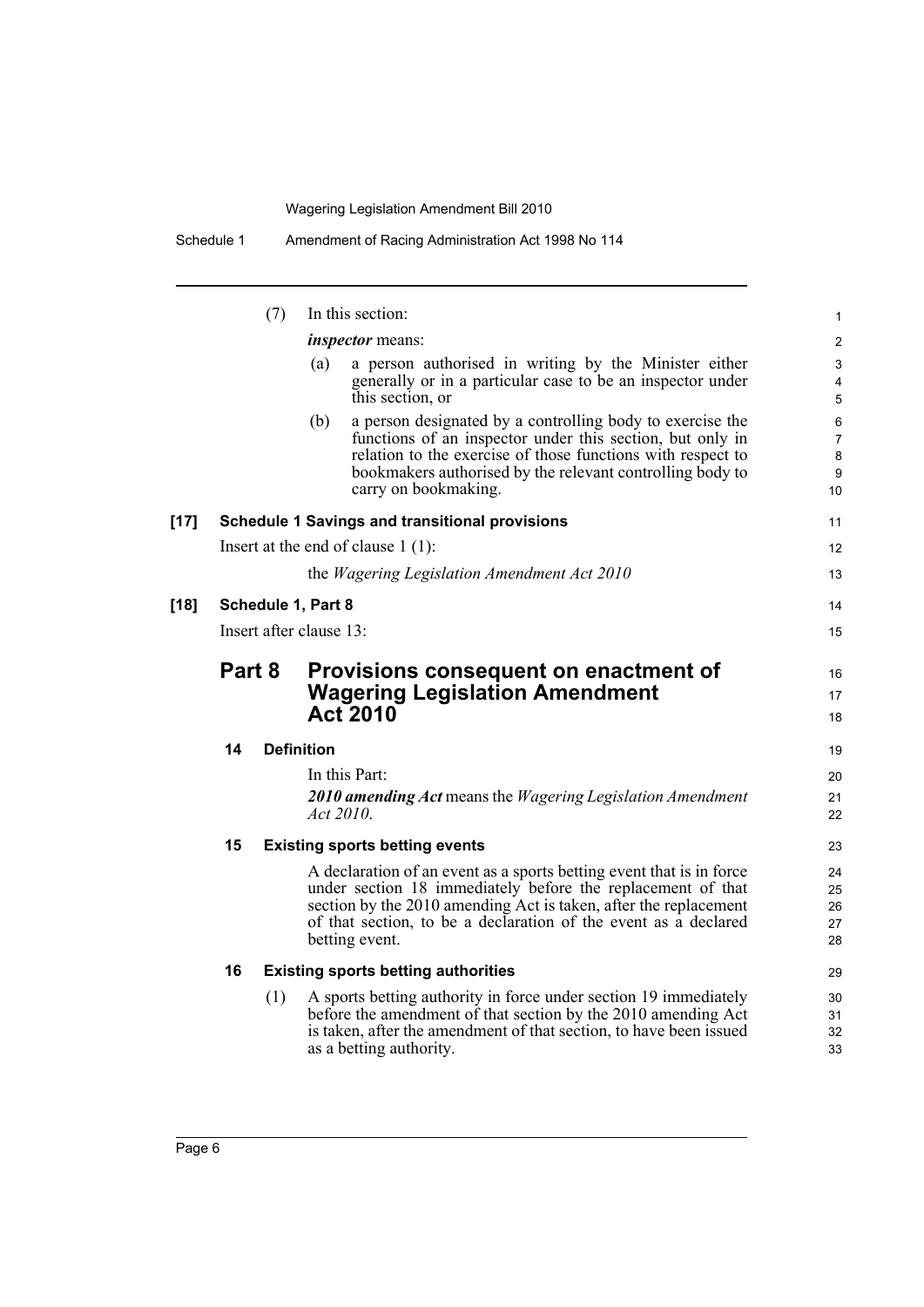Amendment of Racing Administration Act 1998 No 114 Schedule 1

|    | The authorisation of a licensed bookmaker to take bets on sports<br>betting events is taken, after that amendment, to be an<br>authorisation to take bets on declared betting events. | 1<br>$\mathcal{P}$<br>3 |
|----|---------------------------------------------------------------------------------------------------------------------------------------------------------------------------------------|-------------------------|
| 17 | <b>Dissolution of the Bookmakers Revision Committee</b>                                                                                                                               | 4                       |
|    | The Bookmakers Revision Committee is dissolved.                                                                                                                                       | 5                       |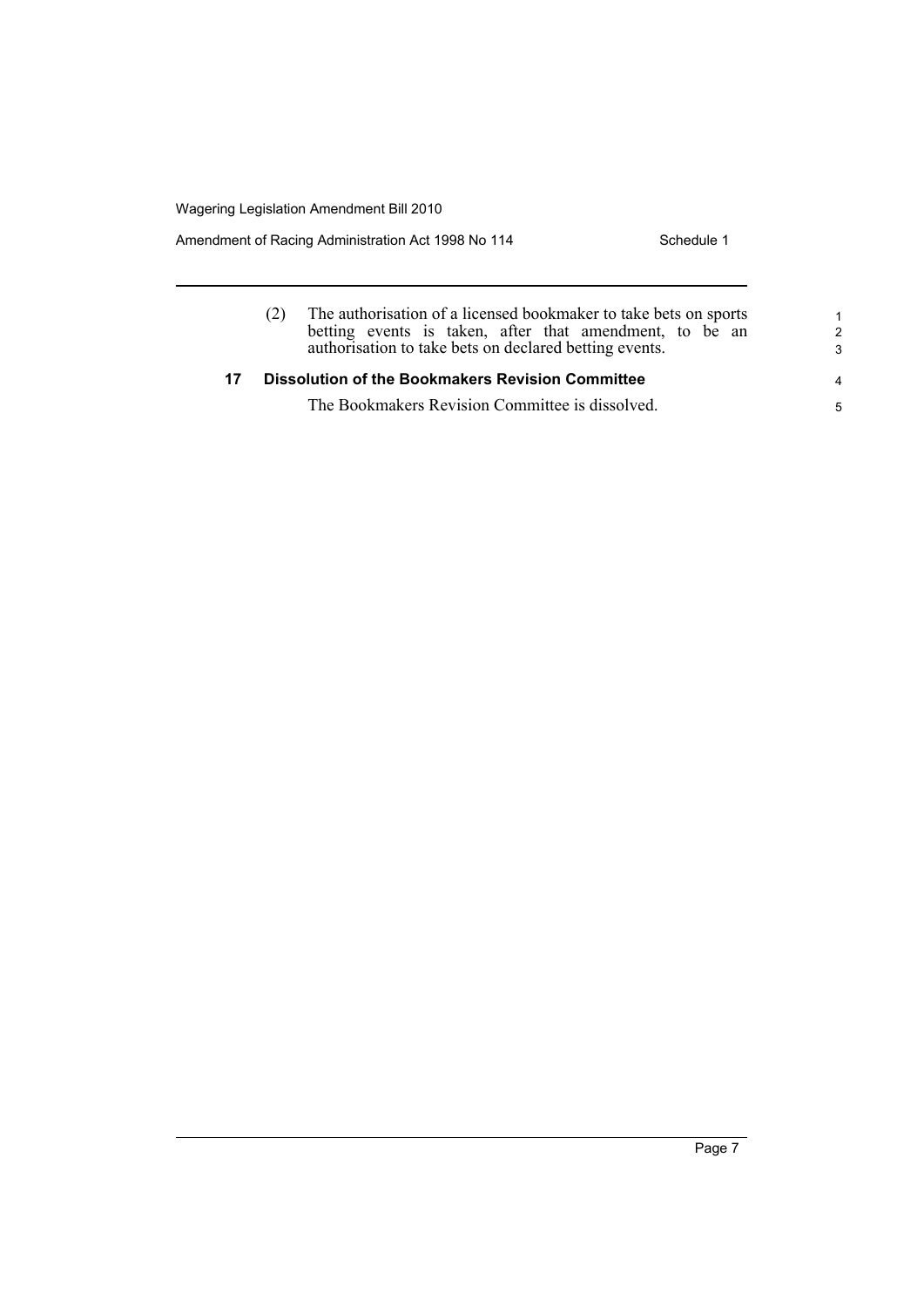<span id="page-13-0"></span>

|     | <b>Schedule 2</b>   | <b>Amendment of Unlawful Gambling Act</b><br>1998 No 113                                                                                                                                                                                                  | 1<br>$\overline{2}$  |
|-----|---------------------|-----------------------------------------------------------------------------------------------------------------------------------------------------------------------------------------------------------------------------------------------------------|----------------------|
| [1] |                     | Section 8 Offences relating to unlawful betting                                                                                                                                                                                                           | 3                    |
|     | wherever occurring. | Omit "sports betting event" from section $8(1)$ (b) and (6) (b), (c), (e) and (f)                                                                                                                                                                         | 4<br>5               |
|     |                     | Insert instead "declared betting event".                                                                                                                                                                                                                  | 6                    |
| [2] | Section 8 (6) (c)   | Omit "sports betting bookmaker". Insert instead "betting event bookmaker".                                                                                                                                                                                | 7<br>8               |
| [3] | Section 8 (6) (c)   |                                                                                                                                                                                                                                                           | 9                    |
|     |                     | Omit "sports betting authority". Insert instead "betting authority".                                                                                                                                                                                      | 10                   |
| [4] | Section 8 (6) (d)   |                                                                                                                                                                                                                                                           | 11                   |
|     |                     | Omit "carried on by". Insert instead "made with or accepted by".                                                                                                                                                                                          | 12                   |
| [5] | Section 8 (6) (d1)  |                                                                                                                                                                                                                                                           | 13                   |
|     |                     | Insert after section $8(6)(d)$ :                                                                                                                                                                                                                          | 14                   |
|     |                     | (d1)<br>betting on any event or contingency if the betting is made<br>by telephone or electronically with a person who is<br>authorised under the law of any other State or Territory, or<br>any other jurisdiction, to carry on bookmaking activities,   | 15<br>16<br>17<br>18 |
| [6] | Section 8 (7)       |                                                                                                                                                                                                                                                           | 19                   |
|     |                     | Omit the subsection. Insert instead:                                                                                                                                                                                                                      | 20                   |
|     | (7)                 | In this section, <i>authorised</i> betting <i>auditorium</i> , <i>authorised</i><br>betting event bookmaker, betting authority, controlling body<br>and <i>declared betting event</i> have the same meanings as in the<br>Racing Administration Act 1998. | 21<br>22<br>23<br>24 |
| [7] |                     | Section 9 Offence of unlawful bookmaking                                                                                                                                                                                                                  | 25                   |
|     |                     | Omit section 9 (2). Insert instead:                                                                                                                                                                                                                       | 26                   |
|     | (2)                 | A person who is a licensed bookmaker must not carry on<br>bookmaking except:                                                                                                                                                                              | 27<br>28             |
|     |                     | at a licensed race course when it is lawful for betting to take<br>(a)<br>place at the racecourse, or                                                                                                                                                     | 29<br>30             |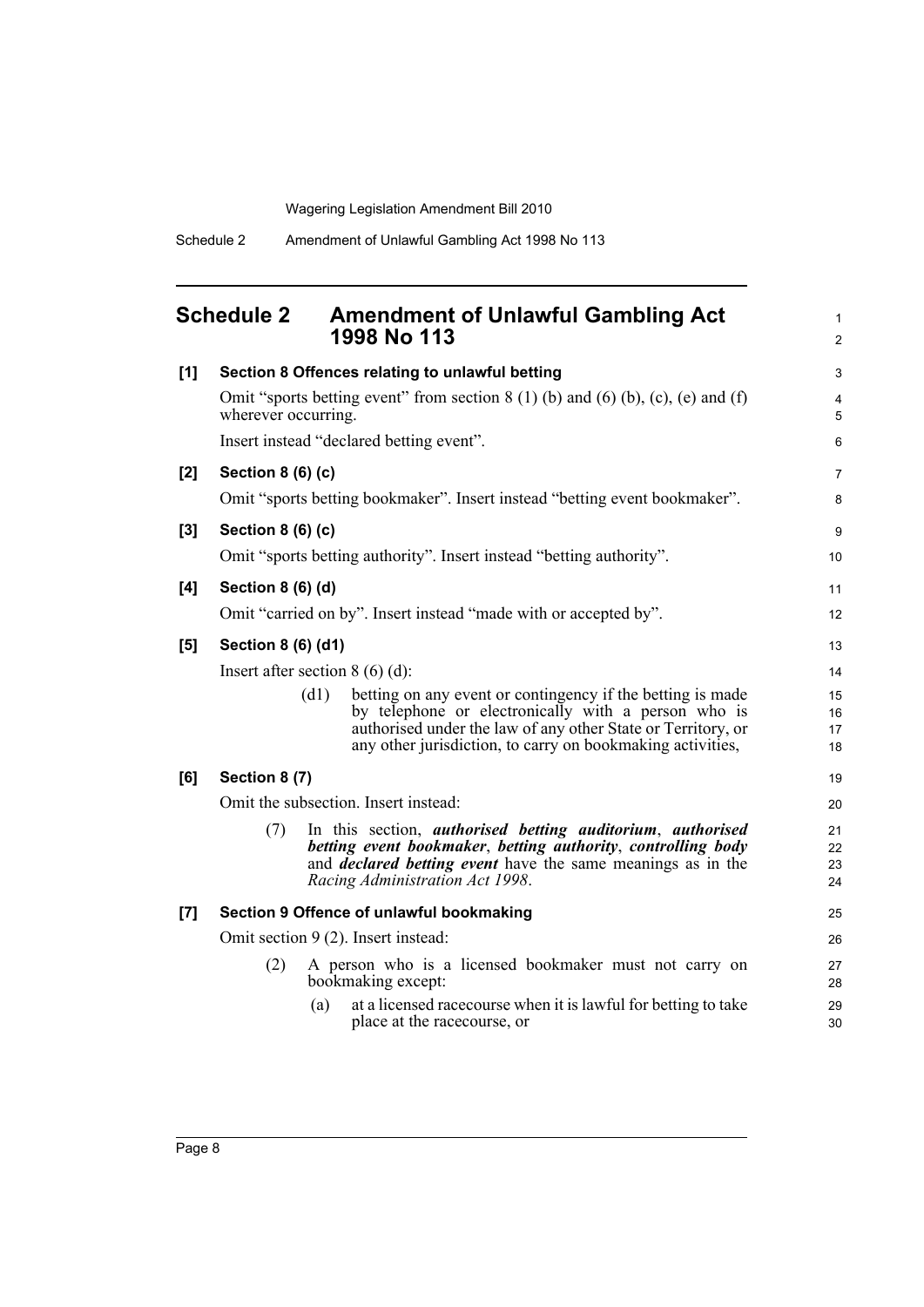Amendment of Unlawful Gambling Act 1998 No 113 Schedule 2

13 14

|     |     |                          | (b) | as permitted under section 16 (Authority to conduct<br>electronic<br>betting) of the<br>telephone<br>or<br>Racing<br>Administration Act 1998.                                                                                                                                                                                                                                                                                                                                                                                                                                                     |
|-----|-----|--------------------------|-----|---------------------------------------------------------------------------------------------------------------------------------------------------------------------------------------------------------------------------------------------------------------------------------------------------------------------------------------------------------------------------------------------------------------------------------------------------------------------------------------------------------------------------------------------------------------------------------------------------|
|     |     |                          |     | Maximum penalty:                                                                                                                                                                                                                                                                                                                                                                                                                                                                                                                                                                                  |
|     |     |                          | (a) | for a first offence, 200 penalty units (in the case of an<br>offence committed by a corporation) or 100 penalty units<br>or imprisonment for 2 years or both (in the case of an<br>offence committed by an individual), or                                                                                                                                                                                                                                                                                                                                                                        |
|     |     |                          | (b) | for a second or subsequent offence, 1,000 penalty units (in<br>the case of an offence committed by a corporation) or<br>500 penalty units or imprisonment for 2 years or both (in<br>the case of an offence committed by an individual).                                                                                                                                                                                                                                                                                                                                                          |
| [8] |     | <b>Section 11A</b>       |     |                                                                                                                                                                                                                                                                                                                                                                                                                                                                                                                                                                                                   |
|     |     | Insert after section 11: |     |                                                                                                                                                                                                                                                                                                                                                                                                                                                                                                                                                                                                   |
|     | 11A |                          |     | Offence of providing remote access betting facilities                                                                                                                                                                                                                                                                                                                                                                                                                                                                                                                                             |
|     |     |                          |     |                                                                                                                                                                                                                                                                                                                                                                                                                                                                                                                                                                                                   |
|     |     | (1)                      |     | A person must not make a remote access betting facility available<br>in a public place for use by persons frequenting that place.<br>Maximum penalty:                                                                                                                                                                                                                                                                                                                                                                                                                                             |
|     |     |                          | (a) | for a first offence, 200 penalty units (in the case of an<br>offence committed by a corporation) or 100 penalty units<br>or imprisonment for 2 years or both (in the case of an<br>offence committed by an individual), or                                                                                                                                                                                                                                                                                                                                                                        |
|     |     |                          | (b) | for a second or subsequent offence, 1,000 penalty units (in<br>the case of an offence committed by a corporation) or<br>500 penalty units or imprisonment for 2 years or both (in<br>the case of an offence committed by an individual).                                                                                                                                                                                                                                                                                                                                                          |
|     |     | (2)                      |     | This section does not apply to a remote access betting facility<br>used for betting or facilitating betting on a totalizator or betting<br>activity conducted under the authority of a licence or approval<br>under the <i>Totalizator Act 1997</i> .                                                                                                                                                                                                                                                                                                                                             |
|     |     | (3)                      |     | In this section:                                                                                                                                                                                                                                                                                                                                                                                                                                                                                                                                                                                  |
|     |     |                          |     | <i>public place</i> means a place that the public, or a section of the<br>public, is entitled to use or that is open to, or is being used by, the<br>public or a section of the public (whether on payment of money, by virtue of membership of a club or other body, or otherwise)<br>and, without limitation, includes the premises of a registered club<br>under the <i>Registered Clubs Act 1976</i> and licensed premises under<br>the Liquor Act 2007.<br><i>remote access betting facility</i> means any device (such as a<br>computer terminal or telephone) that is for use primarily or |
|     |     |                          |     |                                                                                                                                                                                                                                                                                                                                                                                                                                                                                                                                                                                                   |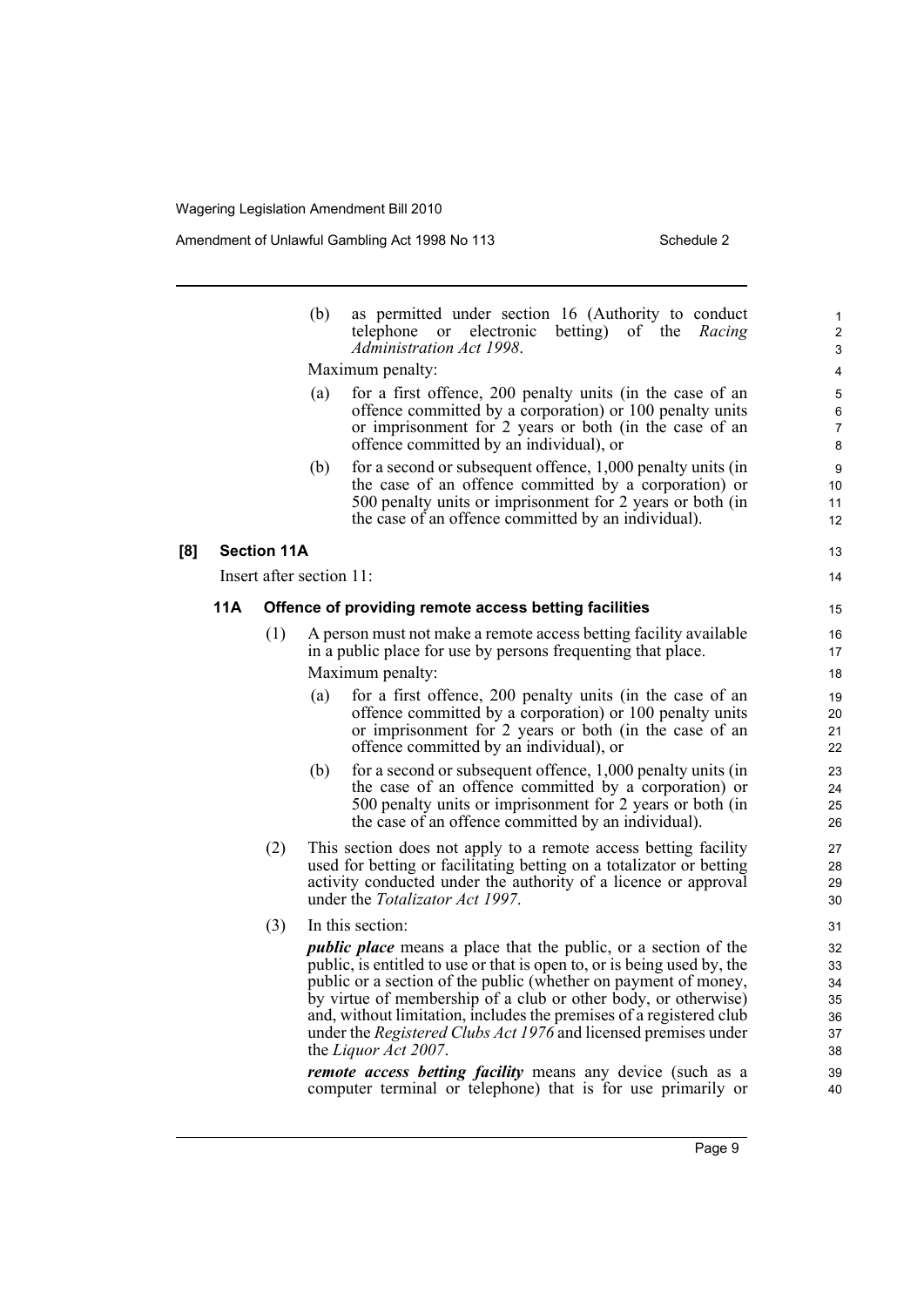|        | Scriedule 2            | Amendment of Uniawrul Gambling ACt 1998 NO 113                                                                                                                                                                                                                                                                                                                                                                                                                  |                                                 |
|--------|------------------------|-----------------------------------------------------------------------------------------------------------------------------------------------------------------------------------------------------------------------------------------------------------------------------------------------------------------------------------------------------------------------------------------------------------------------------------------------------------------|-------------------------------------------------|
|        |                        | exclusively for betting on any event or contingency or for<br>facilitating betting on any event or contingency.                                                                                                                                                                                                                                                                                                                                                 | $\mathbf{1}$<br>2                               |
| [9]    | <b>Section 49</b>      |                                                                                                                                                                                                                                                                                                                                                                                                                                                                 | 3                                               |
|        |                        | Omit the section. Insert instead:                                                                                                                                                                                                                                                                                                                                                                                                                               | $\overline{4}$                                  |
|        | 49                     | <b>Evidentiary provisions relating to betting</b>                                                                                                                                                                                                                                                                                                                                                                                                               | 5                                               |
|        |                        | In any proceedings for an offence under this Act, any allegation<br>in the information in respect of the offence that a bookmaker<br>accepted bets on an event on a date specified in the information<br>and that the event was not an event declared by the Minister to be<br>a declared betting event under section 18 of the Racing<br><i>Administration Act 1998</i> is evidence of the truth of the allegation<br>concerned unless the contrary is proved. | 6<br>$\overline{7}$<br>8<br>9<br>10<br>11<br>12 |
| [10]   |                        | <b>Schedule 1 Savings and transitional provisions</b>                                                                                                                                                                                                                                                                                                                                                                                                           | 13                                              |
|        |                        | Insert at the end of clause $1(1)$ :                                                                                                                                                                                                                                                                                                                                                                                                                            | 14                                              |
|        |                        | <b>Wagering Legislation Amendment Act 2010</b>                                                                                                                                                                                                                                                                                                                                                                                                                  | 15                                              |
| $[11]$ | Schedule 1, Part 3     |                                                                                                                                                                                                                                                                                                                                                                                                                                                                 | 16                                              |
|        | Insert after clause 2: |                                                                                                                                                                                                                                                                                                                                                                                                                                                                 | 17                                              |
|        | Part 3                 | Provision consequent on enactment of<br><b>Wagering Legislation Amendment</b><br><b>Act 2010</b>                                                                                                                                                                                                                                                                                                                                                                | 18<br>19<br>20                                  |
|        | 3                      | Evidentiary provisions relating to declared betting events                                                                                                                                                                                                                                                                                                                                                                                                      | 21                                              |
|        |                        | In relation to proceedings for an offence that is alleged to have<br>been committed before the substitution of section 49 by the<br>Wagering Legislation Amendment Act 2010, that section<br>continues to apply as if it had not been substituted.                                                                                                                                                                                                              | 22<br>23<br>24<br>25                            |

Schedule 2 Amendment of Unlawful Gambling Act 1998 No 113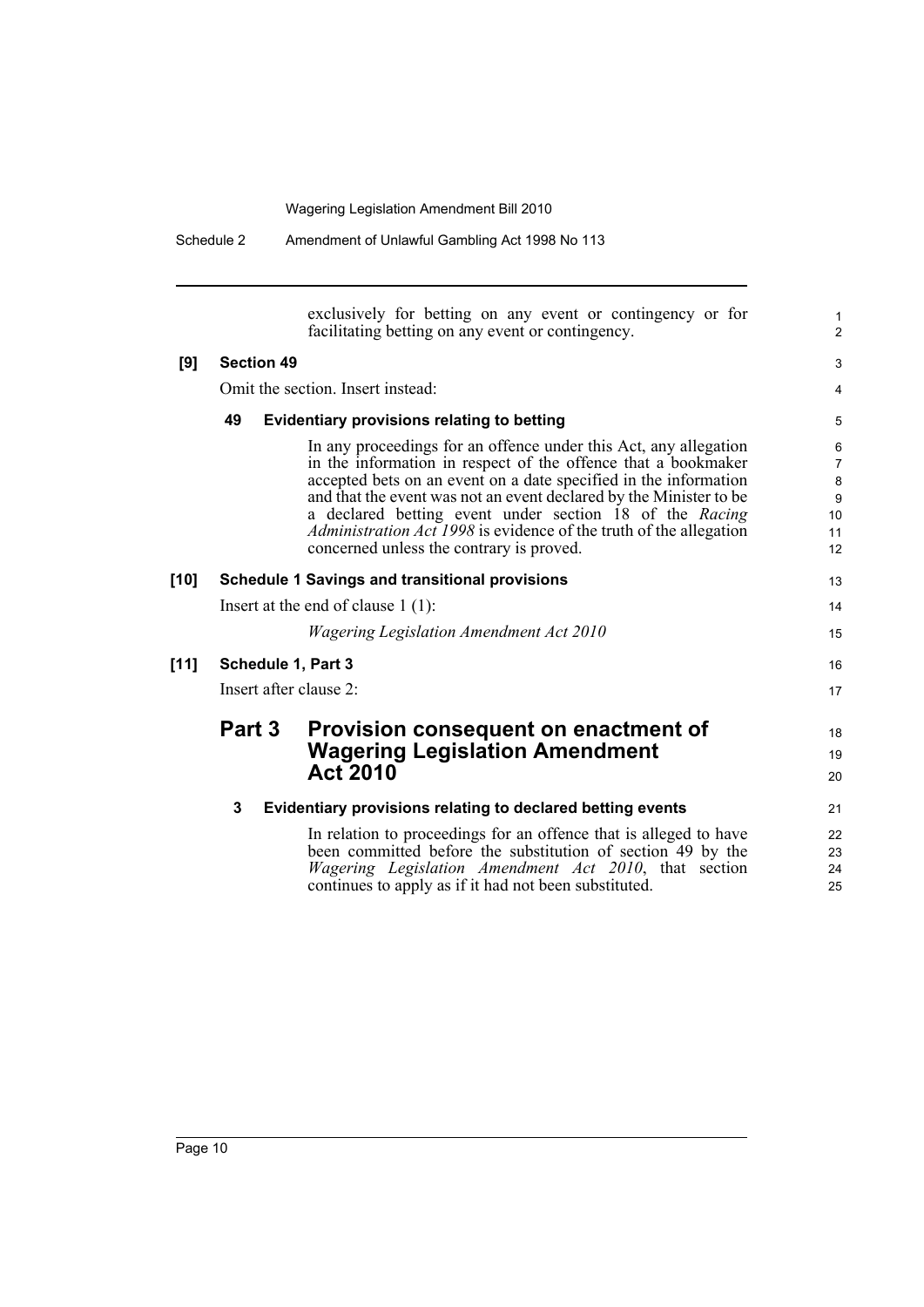Amendment of Betting Tax Act 2001 No 43 Schedule 3

1  $\mathfrak{p}$ 

 $\overline{a}$ 4

#### <span id="page-16-0"></span>**Schedule 3 Amendment of Betting Tax Act 2001 No 43**

#### **[1] Section 11**

Insert before section 12:

#### **11 Refund of tax to totalizator licensee**

- (1) A totalizator licensee is entitled to a refund of the betting tax paid by the licensee in an amount equal to 9.11% of the commission deducted (under section 69 of the *Totalizator Act 1997*) from the total amount invested by eligible investors in totalizators conducted by the licensee during a financial year.
- (2) The Minister may reduce any refund (the *full refund*) that a licensee is entitled to under this section by:
	- (a) any amount determined by the Minister to be the shortfall in rebates paid to eligible investors, being the amount by which the total of the benefits and rebates (other than dividends) paid by the licensee to eligible investors during the financial year concerned is less than the amount of the full refund, and
	- (b) any amount determined by the Minister to be the shortfall in minimum betting tax receipts from the licensee, being the amount by which the total betting tax paid by the licensee on commissions deducted from the total amount invested by eligible investors in totalizators conducted by the licensee during the financial year concerned would be less than \$11 million if the full refund were to be paid to the licensee.
- (3) A totalizator licensee is not entitled to a refund under this section unless, after the end of a financial year, the licensee:
	- (a) makes an application in the form approved by the Minister, and
	- (b) provides the Minister with such information as the Minister may request as to the benefits or rebates (not including dividends) paid by the licensee to eligible investors (if any).
- (4) A refund to which a totalizator licensee is entitled under this section is to be paid at such time after the end of the financial year as the Minister considers appropriate.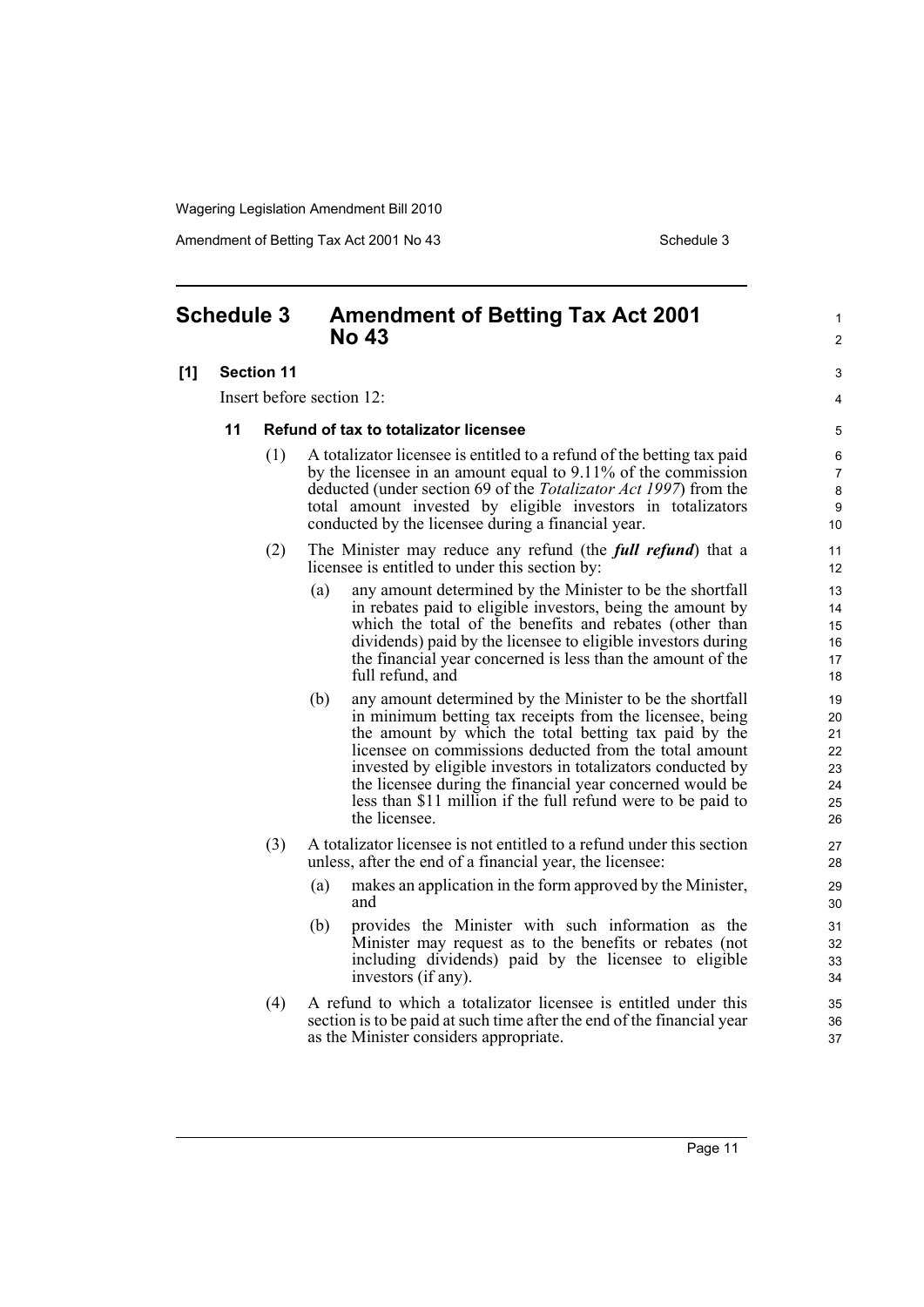|     | (5)                    |     | For the purposes of this section, an investor is an <i>eligible investor</i><br>in respect of a financial year if the investor had a betting account<br>with the licensee during the financial year, and:                                                                             | $\mathbf{1}$<br>$\overline{2}$<br>$\mathfrak{S}$ |
|-----|------------------------|-----|---------------------------------------------------------------------------------------------------------------------------------------------------------------------------------------------------------------------------------------------------------------------------------------|--------------------------------------------------|
|     |                        | (a) | was resident outside Australia for not less than 11 months<br>of the financial year, or                                                                                                                                                                                               | 4<br>$\overline{5}$                              |
|     |                        | (b) | invested, from that account, a total of not less than<br>\$3 million in totalizators conducted by the licensee during<br>the financial year.                                                                                                                                          | 6<br>$\overline{7}$<br>8                         |
|     | (6)                    |     | This section applies only in respect of the financial years ending<br>on 30 June 2011 and 30 June 2012 and any later financial year<br>prescribed by the regulations.                                                                                                                 | 9<br>10<br>11                                    |
| [2] |                        |     | <b>Schedule 4 Savings and transitional provisions</b>                                                                                                                                                                                                                                 | 12                                               |
|     |                        |     | Insert at the end of clause $1(1)$ :                                                                                                                                                                                                                                                  | 13                                               |
|     |                        |     | <b>Wagering Legislation Amendment Act 2010</b>                                                                                                                                                                                                                                        | 14                                               |
| [3] | Schedule 4, Division 4 |     |                                                                                                                                                                                                                                                                                       | 15                                               |
|     | Insert after clause 7: |     |                                                                                                                                                                                                                                                                                       | 16                                               |
|     | <b>Division 4</b>      |     | Provisions consequent on enactment of<br><b>Wagering Legislation Amendment Act 2010</b>                                                                                                                                                                                               | 17<br>18                                         |
|     | 8                      |     | <b>Transitional arrangement for betting tax refunds</b>                                                                                                                                                                                                                               | 19                                               |
|     |                        |     | The following provisions apply to the calculation of a refund of<br>betting tax under section 11 in relation to the financial year<br>ending 30 June 2011:                                                                                                                            | 20<br>21<br>22                                   |
|     |                        | (a) | the refund applies only to tax paid in respect of a totalizator<br>conducted on or after the commencement of section 11,                                                                                                                                                              | 23<br>24                                         |
|     |                        | (b) | the total of the benefits and rebates paid by the licensee<br>does not include benefits and rebates paid before the                                                                                                                                                                   | 25<br>26                                         |
|     |                        |     | commencement of section 11,                                                                                                                                                                                                                                                           | 27                                               |
|     |                        | (c) | the amount of \$11 million used in the calculation of the<br>shortfall in minimum betting tax receipts (referred to in<br>section 11 $(2)$ ) is to be reduced in proportion to the reduced<br>number of days remaining in the financial year after the<br>commencement of section 11, | 28<br>29<br>30<br>31<br>32                       |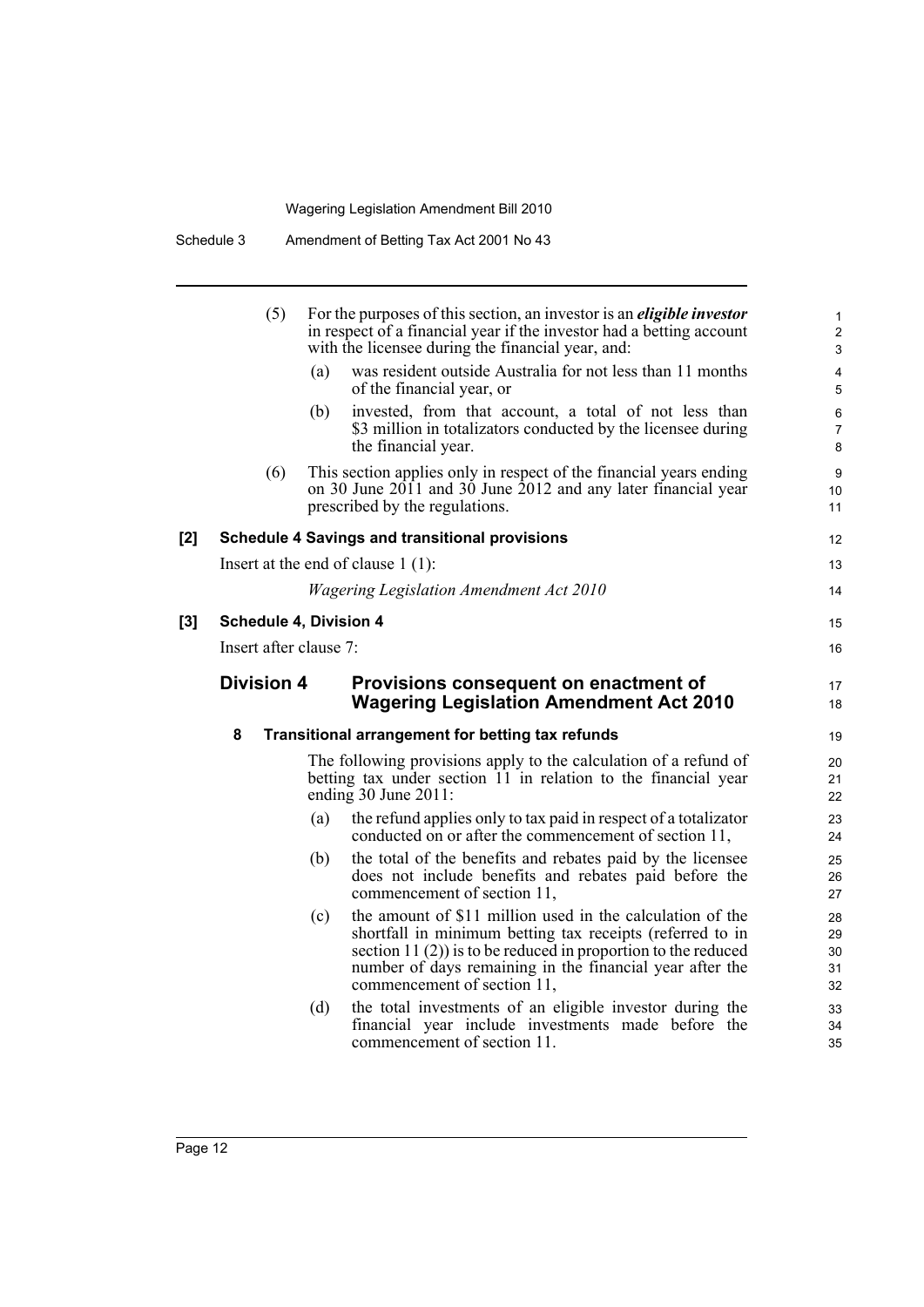Amendment of other Acts Schedule 4

<span id="page-18-0"></span>

| <b>Schedule 4</b><br><b>Amendment of other Acts</b> |                                                                                                                                                                                                                                                                                                                                                                                                                 |                      |  |  |
|-----------------------------------------------------|-----------------------------------------------------------------------------------------------------------------------------------------------------------------------------------------------------------------------------------------------------------------------------------------------------------------------------------------------------------------------------------------------------------------|----------------------|--|--|
| 4.1                                                 | Greyhound Racing Act 2009 No 19                                                                                                                                                                                                                                                                                                                                                                                 | $\overline{2}$       |  |  |
| [1]                                                 | <b>Section 19 Registration of bookmakers</b><br>Omit "authorised sports betting bookmaker" from section 19 (5) (b).<br>Insert instead "authorised betting event bookmaker".<br>Section 19 (9), definition of "authorised sports betting bookmaker"<br>Omit the definition. Insert instead:<br>authorised betting event bookmaker has the same meaning as in<br>section 4 of the Racing Administration Act 1998. |                      |  |  |
| [2]                                                 |                                                                                                                                                                                                                                                                                                                                                                                                                 |                      |  |  |
| 4.2                                                 | Harness Racing Act 2009 No 20                                                                                                                                                                                                                                                                                                                                                                                   | 10                   |  |  |
| [1]                                                 | <b>Section 19 Registration of bookmakers</b><br>Omit "authorised sports betting bookmaker" from section 19(5)(b).<br>Insert instead "authorised betting event bookmaker".                                                                                                                                                                                                                                       | 11<br>12<br>13       |  |  |
| [2]                                                 | Section 19 (9), definition of "authorised sports betting bookmaker"<br>Omit the definition. Insert instead:<br><i>authorised betting event bookmaker</i> has the same meaning as in<br>section 4 of the Racing Administration Act 1998.                                                                                                                                                                         | 14<br>15<br>16<br>17 |  |  |
| 4.3                                                 | Thoroughbred Racing Act 1996 No 37                                                                                                                                                                                                                                                                                                                                                                              | 18                   |  |  |
| [1]                                                 | <b>Section 14A Licensing of bookmakers</b><br>Omit "authorised sports betting bookmaker" from section 14A (4) (c) (ii).<br>Insert instead "authorised betting event bookmaker".                                                                                                                                                                                                                                 | 19<br>20<br>21       |  |  |
| [2]                                                 | Section 14A (9), definition of "authorised sports betting bookmaker"<br>Omit the definition. Insert instead:<br><i>authorised betting event bookmaker</i> has the same meaning as in<br>section 4 of the Racing Administration Act 1998.                                                                                                                                                                        | 22<br>23<br>24<br>25 |  |  |
| 4.4                                                 | <b>Totalizator Act 1997 No 45</b>                                                                                                                                                                                                                                                                                                                                                                               | 26                   |  |  |
| [1]                                                 | Section 6 Meaning of "totalizator"<br>Omit "sporting" from the note to the section.                                                                                                                                                                                                                                                                                                                             | 27<br>28             |  |  |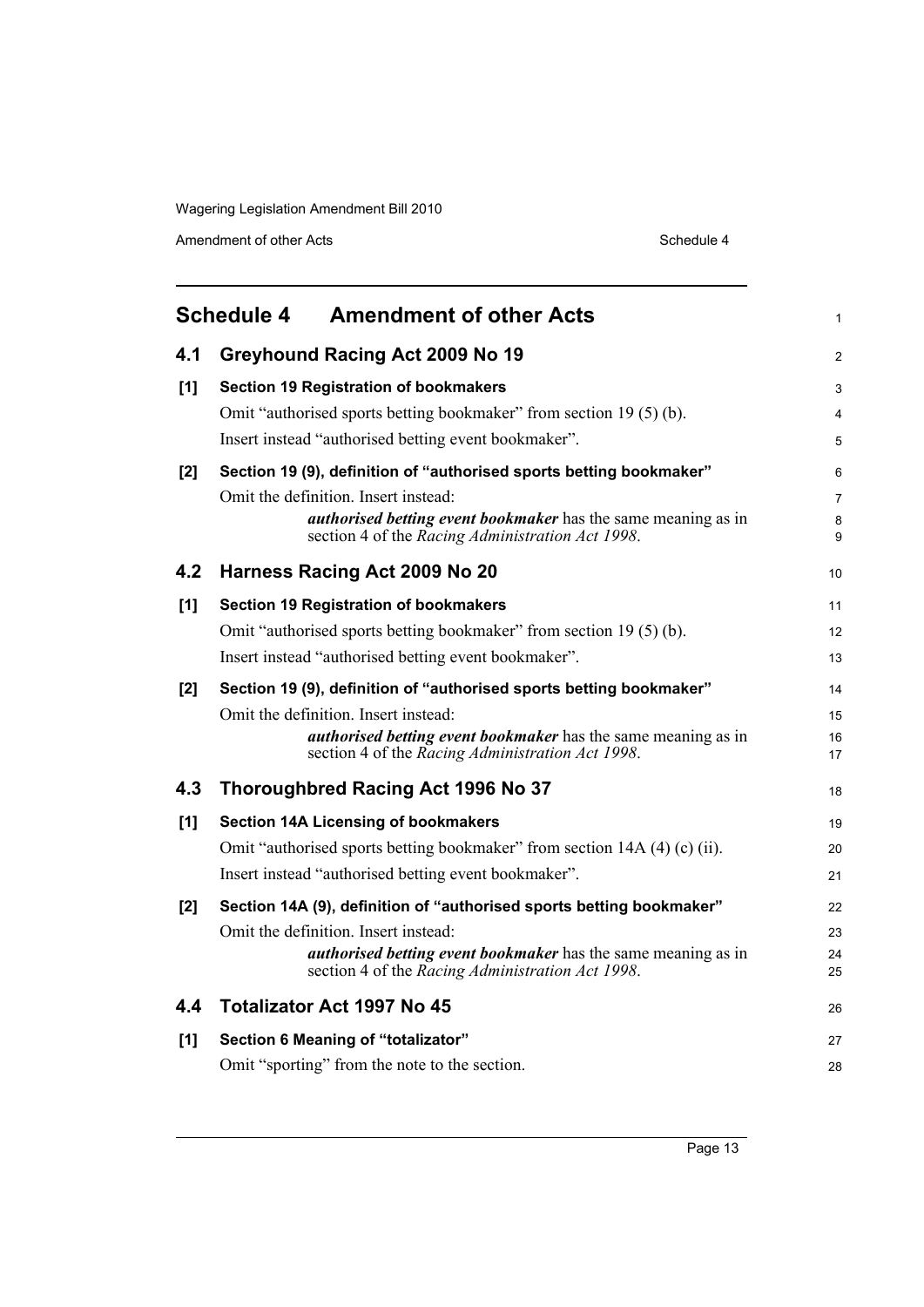| [2] | Section 12 Licences may be granted to conduct totalizators of various<br>kinds                   | 1<br>$\overline{2}$ |  |
|-----|--------------------------------------------------------------------------------------------------|---------------------|--|
|     | Omit section 12 (1) (b). Insert instead:                                                         |                     |  |
|     | any declared betting event (within the meaning of the<br>(b)<br>Racing Administration Act 1998). | 4<br>5              |  |
| [3] | Section 13 Licensee can be approved to conduct other betting activities                          | 6                   |  |
|     | Omit section 13 (2) (b). Insert instead:                                                         | $\overline{7}$      |  |
|     | (b)<br>any declared betting event (within the meaning of the<br>Racing Administration Act 1998). | 8<br>9              |  |
| [4] | Section 14 TAB entitled to exclusive off-course totalizator licence                              | 10                  |  |
|     | Omit section $14(1)$ (b). Insert instead:                                                        | 11                  |  |
|     | any declared betting event (within the meaning of the<br>(b)<br>Racing Administration Act 1998). | 12<br>13            |  |
| [5] | Section 15 TAB and racing clubs entitled to exclusive on-course<br>totalizator licences          |                     |  |
|     | Omit section $15(1)$ (b). Insert instead:                                                        | 16                  |  |
|     | any declared betting event (within the meaning of the<br>(b)<br>Racing Administration Act 1998). | 17<br>18            |  |
| [6] | Schedule 2 Savings, transitional and other provisions                                            | 19                  |  |
|     | Insert at the end of clause $1(1)$ :                                                             | 20                  |  |
|     | <b>Wagering Legislation Amendment Act 2010</b>                                                   | 21                  |  |